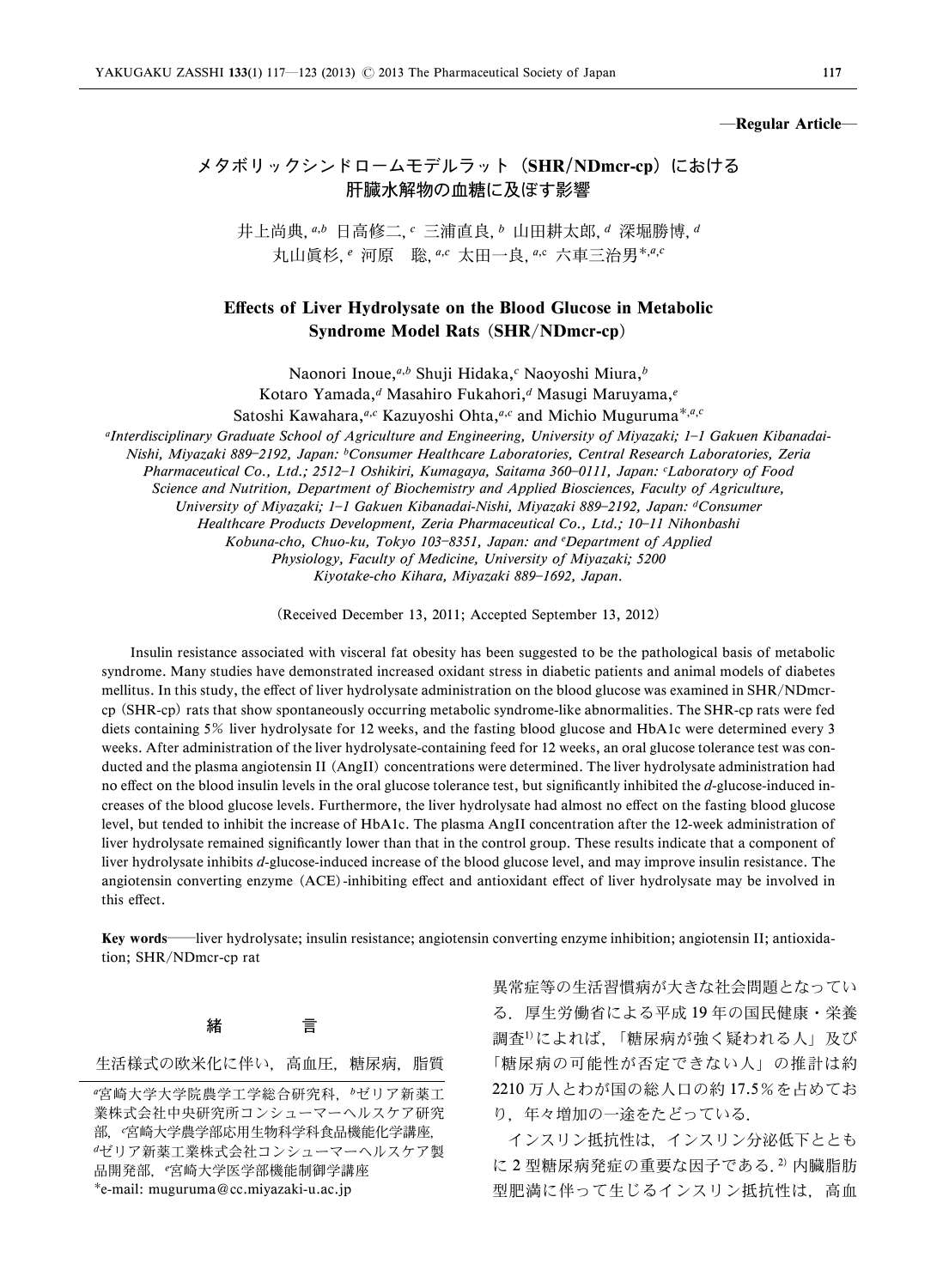圧、高血糖、脂質異常症が同一患者に重複し、心筋 梗塞,狭心症等,冠動脈疾患等の発症率が増大する メタボリックシンドロームの病態基盤であると指摘 されている.3,4) 非糖尿病患者の心筋梗塞発症率は初 発が 3.5%,再発が 18.8%であるのに対し,糖尿病 患者では初発であっても20.2%の高率となり、再 発では 45.0%に達すると報告されている.<sup>5)</sup> また, インスリン抵抗性は糖尿病の発症に先行する病態と 考えられており,2) メタボリックシンドロームを有 する者は新規に糖尿病を発症するリスクが約 2-15 倍高くなることが報告されている.6)

肝臓水解物は,哺乳類の肝臓を酵素と熱処理によ って加水分解したものであり、低分子ペプチドを主 成分として各種アミノ酸,ヌクレオチド,ビタミ ン,ミネラル等を含む.肝臓水解物は,古くより, 肝臓機能障害を起こした患者に肝臓の成分を補うこ とを目的とした肝臓疾患の治療薬として使用されて いる.7-9) 肝臓水解物の作用として、肝再生促進作 用,10) 色素排泄の促進作用,11) 抗肝線維化作用,12) アルコール代謝促進作用13)等が実験的に明らかにさ れている.

また,肝臓水解物はアンギオテンシン変換酵素 (angiotensin converting enzyme; ACE) 阻害活性を 有し,高血圧自然発症ラットの血圧を低下させるこ とが確認されている.14) また,肝臓水解物は抗酸化 活性を有することが報告されている.15) 加えて、糖 尿病を併発した慢性肝疾患患者において,肝臓水解 物製剤の投与により,肝機能改善に加え,血糖値の 低下傾向が示されたとの報告もある.16)

レニン-アンギオテンシン系とインスリン抵抗性 との関連が明らかにされてきており,降圧剤である ACE 阻害薬やアンギオテンシン II 受容体拮抗薬 (angiotensin II receptor blocker; ARB) が糖尿病の 新規発症を抑制することが報告されている. 17-19) さ らに,酸化ストレスは,糖尿病の発症・進展の一因 であることが知られている.20,21)

そこで本研究では,メタボリックシンドローム様 の異常を自然発症するモデル動物である SHR/ NDmcr-cp(SHR-cp)ラットを用いて,肝臓水解 物投与の血糖に及ぼす影響について検討した.

#### 材料と方法

1. 実験動物 8 週齢雄性の SHR-cp ラットを

日本エスエルシー株より購入し,1 週間予備飼育し た後に実験に使用した. SHR-cp ラットは1匹/ ケージで飼育し,予備飼育期間中は固形飼料 (CRF-1, 日本チャールス・リバー㈱)を,実験期 間中は粉末飼料(MF,オリエンタル酵母工業株) を与えた.室温 23±1°C,相対湿度 50±10%,照明 時間 12 時間/日の条件下で飼育し,水道水及び飼料 は自由摂取させた.本研究は,宮崎大学の動物実験 委員会によって定められた宮崎大学動物実験規則に 従い,承認を得た上で実施した.

2. 肝臓水解物の混餌飼料の調製方法 肝臓水 解物はゼリア新薬工業株より供与されたものを使用 した.肝臓水解物の混餌飼料は,粉末飼料の 5%を 肝臓水解物に代替して調製した.コントロール飼料 及び肝臓水解物混餌飼料の成分は,Table 1 に示し た.

3. 肝臓水解物の投与プロトコル SHR-cp ラ ットをコントロール群と肝臓水解物投与群の 2 群に 分け,各群の飼料を 12 週間与え,各実験に用いた.

4. 飼料摂取量及び体重の測定 飼育期間中, 飼料摂取量は 23 日毎に測定し,12 週間の総摂取 量を算出した. また、体重は3週間毎に測定した.

5. 収縮期血圧の測定 収縮期血圧は,18 時 間絶食後, 非観血式血圧測定装置 (BP-98A, ㈱ソ フトロン)を用いて尾動脈圧を測定した.収縮期血 圧の測定は 3 週間毎に行った. なお、SHR-cp ラッ トは. 測定前に 15 分間保温 (37℃) した.

6. 空腹時血糖値及び糖化ヘモグロビン(glycated hemoglobin A1c; HbA1c) 値の測定 空腹時血 糖値及び HbA1c 値は,18 時間絶食後,ラット尾静 脈への穿刺による採血を行い,それぞれ自己検査用

Table 1. Nutritional Composition of the Diets Used in the Present Study

| Ingredients   | Control diet<br>$(\%)$ | Liver hydrolysate diet<br>$(\%)$ |
|---------------|------------------------|----------------------------------|
| Moisture      | 7.2                    | 7.0                              |
| Crude protein | 23.7                   | 26.3                             |
| Crude fat     | 5.2                    | 4.9                              |
| Crude fiber   | 2.7                    | 2.6                              |
| Ash content   | 5.8                    | 5.8                              |
| Carbohydrate  | 55.4                   | 53.4                             |
| Total         | 100                    | 100                              |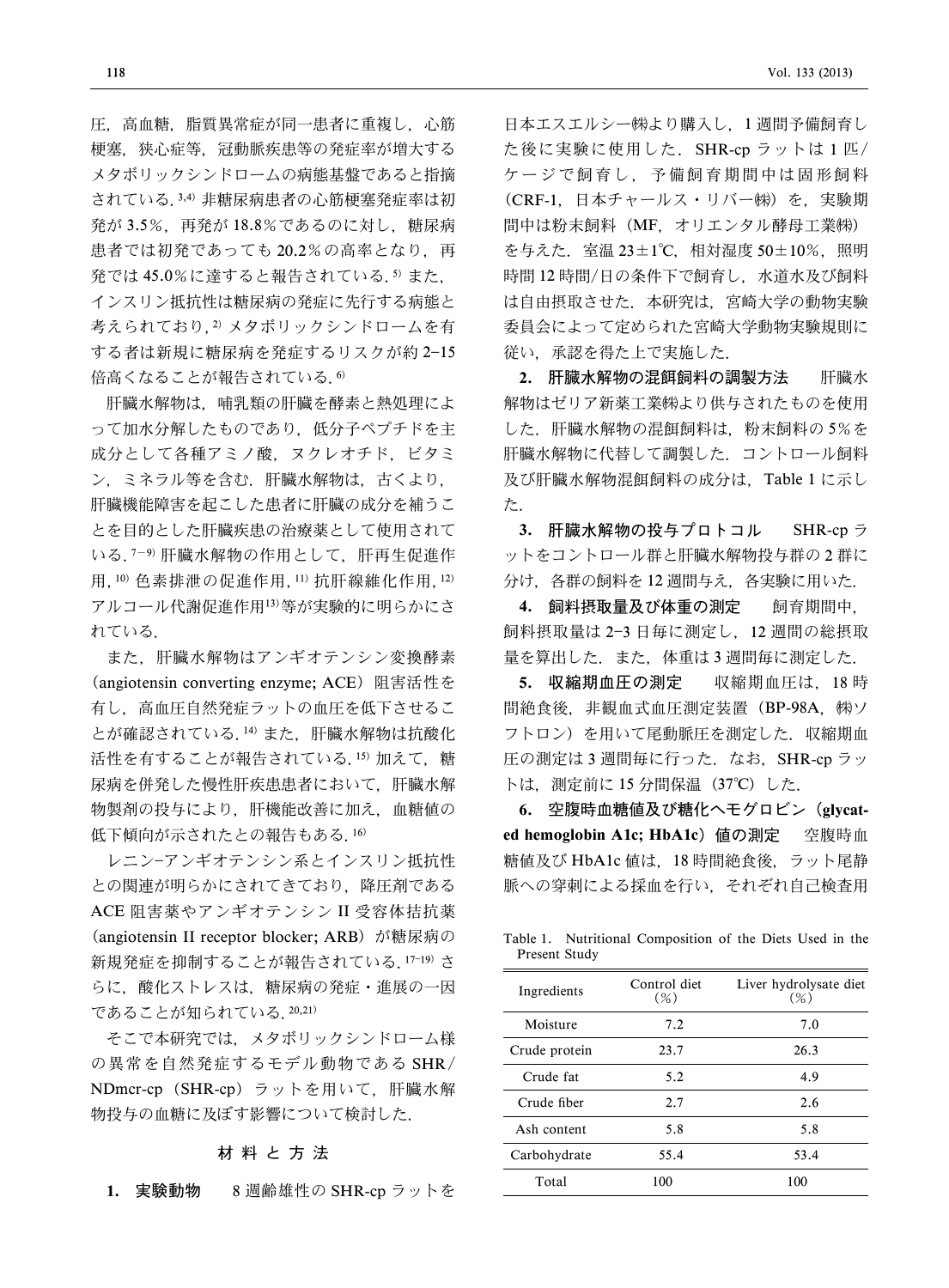グルコース測定器(メディセーフミニ,テルモ㈱)及 びグリコヘモグロビン A1c キット(DCA2000HbA1c カートリッジ,バイエルメディカル株)を用いて測 定した.空腹時血糖値及び HbA1c 値の測定は 3 週 間毎に行った.

7. 経口糖負荷試験における血糖値及び血中イン スリン値の測定 12 週間飼育した SHR-cp ラッ トに d-グルコース溶液 (0.75 g/mL) を 2 mL/kg の用量で経口投与した.血糖値及び血中インスリン 値は,d-グルコース投与前及び投与 30,60,90, 120 分後に測定した.血糖値の測定方法は空腹時血 糖値の測定と同様に行った.血中インスリン値は, 超高感度ラットインスリン測定キット(株森永生科 学研究所)を用いて ELISA 法により測定した. SHR-cp ラットは経口糖負荷試験の 18 時間前から 絶食させた.

8. 血漿中のアンギオテンシン II (AngII)濃度 の測定 12 週間飼育後の SHR-cp ラットの血液 を採取し,血漿中 AngII 濃度を Angiotensin II (Human, Rat, Mouse, Canine)-EIA kit (Phoenix Pharmaceuticals, Inc.) を用いて ELISA 法により測 定した.

9. 統計学的解析 得られた実験値はすべて平 均値±標準偏差 (mean±S.D.) で示した. 同一個 体で反復測定を行った測定値に対しては次の統計学 的検討を行った.測定時間あるいは測定時期の要因 に対応のある二要因の分散分析を行い,有意な測定 時間あるいは測定時期×群の交互作用が認められた 場合には,測定時間毎あるいは測定時期毎に 2 群に ついて分散分析を行い比較した.その他の測定値に 対しては 2 群間の検定には Student の t 検定を行っ た.統計学的有意性は危険率 5%を基準として判定 した.

### 結 果

#### 1. 肝臓水解物の体重及び総摂取量に及ぼす影響

3 週間毎に測定した体重推移を Fig. 1 に示し た.コントロール群及び肝臓水解物投与群は加齢と ともに体重は増加した.体重に対して,測定時期の 要因に対応のある二要因の分散分析を行った結果, 有意な測定時期×群の交互作用は認められなかっ た.飼料の総摂取量も両群に有意な差は認められな かった(Table 2).



Fig. 1. Effect of Liver Hydrolysate on the Body Weigh in SHR/NDmcr-cp Rat

The liver hydrolysate-treated group was given diet supplemented with 5 % liver hydrolysate for 12 weeks. Each column represents the mean $\pm$ S.D. of six rats.

Table 2. Total Food Intake during the Experiment

|                        | Total food intake $(g)$ |
|------------------------|-------------------------|
| Control diet           | $2601.0 + 76.2$         |
| Liver hydrolysate diet | $2560.2 + 122.4$        |
|                        |                         |

Each value represents the mean $\pm$ S.D.

2. 肝臓水解物の収縮期血圧に及ぼす影響 3 週間毎に測定した収縮期血圧の結果を Fig. 2 に示 した. 収縮期血圧に対して、測定時期の要因に対応 のある二要因の分散分析を行った結果,有意な測定 時期×群の交互作用は認められなかった.

3. 肝臓水解物の空腹時血糖値及び HbA1c 値に 及ぼす影響 3 週間毎に測定した空腹時血糖値及 び HbA1c 値の結果を Fig. 3 に示した.空腹時血糖 値及び HbA1c 値に対して,それぞれ,測定時期の 要因に対応のある二要因の分散分析を行った結果, HbA1c 値に対して,有意な測定時期×群の交互作 用が認められた $(p<0.01)$ . そのため, HbA1c 値 に対して測定時期毎に分散分析を行ったが,いずれ の時期においても有意差は認められなかった.

4. 肝臓水解物の経口糖負荷試験における血糖値 及び血中インスリン値に及ぼす影響 12 週間混 餌投与後の SHR-cp ラットの経口糖負荷試験におけ る血糖値及び血中インスリン値の測定を行った (Fig. 4).血糖値及び血中インスリン値に対して, それぞれ,測定時間の要因に対応のある二要因の分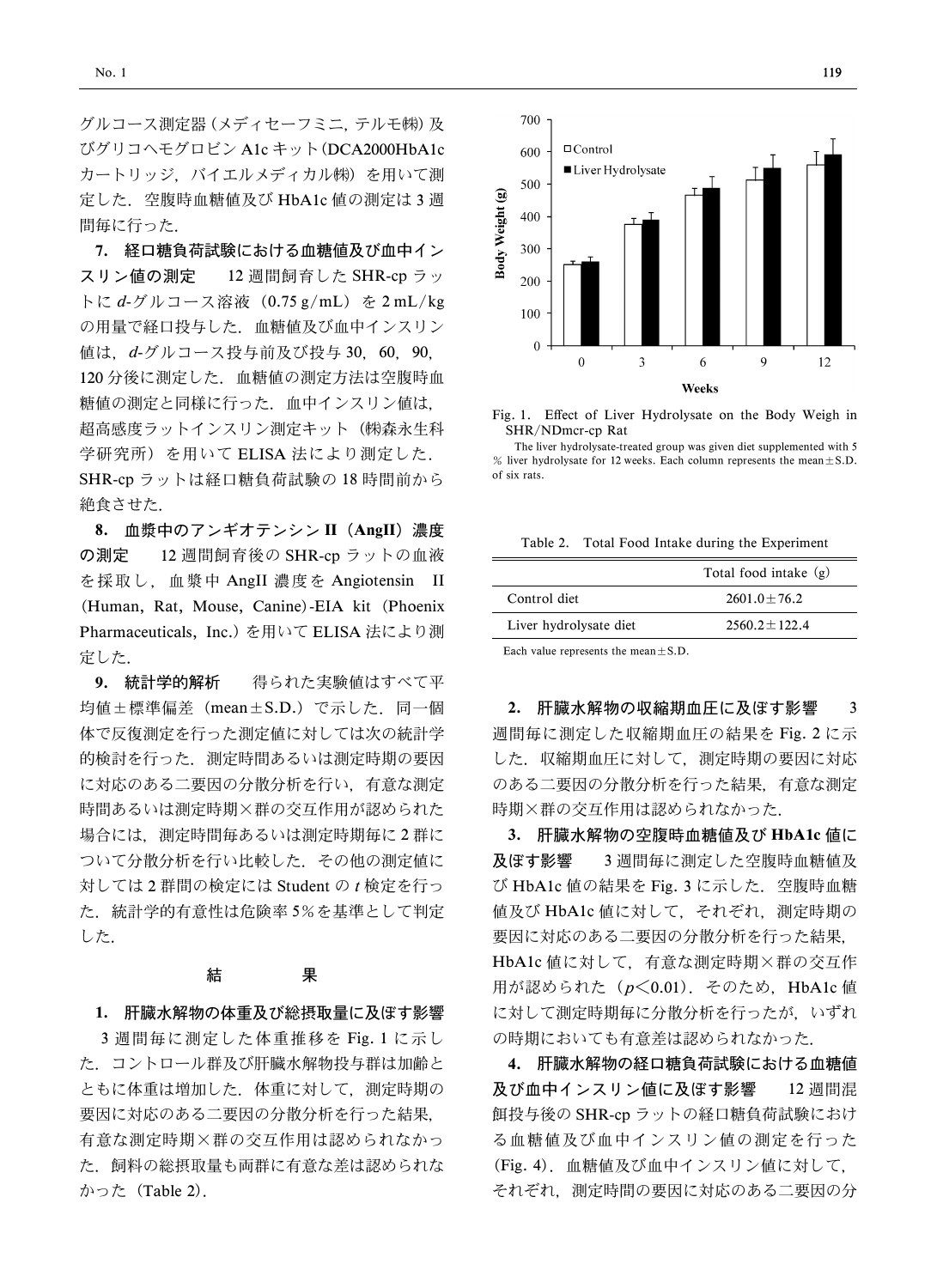

Fig. 2. Effect of Liver Hydrolysate on Systolic Blood Pressure in SHR/NDmcr-cp Rat

The liver hydrolysate-treated group was given diet supplemented with 5 % liver hydrolysate for 12 weeks. Each point represents the mean  $\pm$  S.D. of six rats.

a) Blood Glucose



b) HbA1c



Fig. 3. Effect of Liver Hydrolysate on Fasting Blood Glucose (a) and Fasting Serum HbA1c Levels (b) in SHR/NDmcrcp Rat

The liver hydrolysate-treated group was given diet supplemented with 5 % liver hydrolysate for 12 weeks. Each column represents the mean  $\pm$  S.D. of six rats. Repeated-measures ANOVA revealed a significant treatment $\times$ time interaction for serum HbA1c levels  $(p<0.01)$ .

a) Blood Glucose



b) Blood Insulin



Fig. 4. Effect of Liver Hydrolysate on Blood Glucose Levels (a) and Blood Insulin Levels (b) after Glucose Loading in SHR/NDmcr-cp Rat

The liver hydrolysate-treated group was given diet supplemented with 5 % liver hydrolysate for 12 weeks. After 18 h fast, 1.5 g/kg body weight of  $d$ glucose was administered orally. A small amount of blood was collected at 0, 30, 60, 90 and 120 min after administration of d-glucose. Each point represents the mean±S.D. of six rats. Repeated-measures ANOVA revealed a significant treatment  $\times$  time interaction for blood glucose levels ( $p \le 0.05$ ).  $p$  < 0.05, significant difference from the control groups (post-hoc one-way ANOVA at 12 week).

散分析を行った結果,血糖値に対して有意な測定時 間×群の交互作用が認められた ( $p$ <0.05). そのた め,血糖値に対して測定時間毎に分散分析を行っ た.その結果,投与 120 分後において群間の有意差 が認められた (p<0.05).

### 5. 肝臓水解物の血漿中 AngII 濃度に及ぼす影響

12 週間混餌投与後の SHR-cp ラットの血漿中 AngII 濃度を測定した(Fig. 5).その結果,肝臓水 解物投与群の血漿中 AngII 濃度は,コントロール 群の血漿中 AngII 濃度と比較して有意に低値を示 した $(p<0.05)$ .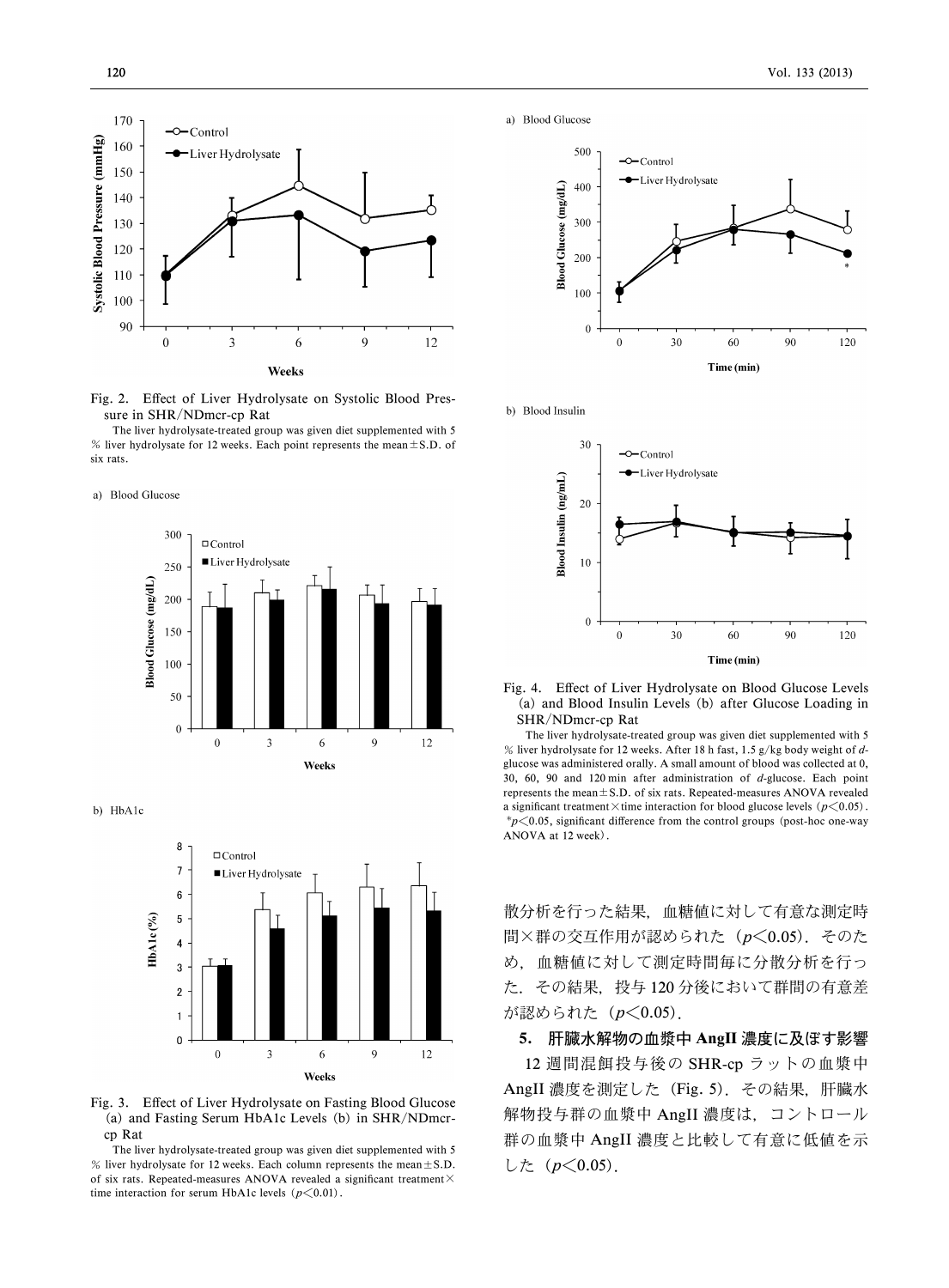

Fig. 5. Effect of 12-Weeks Treatment with Liver Hydrolysate on Plasma Angiotensin II Level in SHR/NDmcr-cp Rat The liver hydrolysate-treated group was given diet supplemented with 5 % liver hydrolysate for 12 weeks. Each column represents the mean $\pm$ S.D. of six rats.  $p \le 0.05$ , significantly different from the control group, (Student's t test).

## 考 察

本研究では,レプチン受容体遺伝子変異による過 食と遺伝的高血圧により,肥満,高血圧,高血糖, 高脂血症,高インスリン血症,インスリン抵抗性と いったメタボリックシンドローム様の異常を自然発 症する SHR-cp ラット22)を用いて、ACE 阻害作用 及び抗酸化作用を有すると報告されている肝臓水解 物投与の血糖に及ぼす影響について検討した. SHR-cp ラットに 5%肝臓水解物 12 週間摂取後に d-グルコース経口投与による糖負荷試験を行った結 果,肝臓水解物投与は,血中インスリン値に影響を 及ぼさなかったものの,糖負荷後の血糖上昇を有意 に抑制した.空腹時血糖値に対しては,肝臓水解物 投与は影響を及ぼさなかった.したがって,肝臓水 解物は SHR-cp ラットのインスリン感受性を改善し たと考えられる.

最近の臨床試験である FISIC 研究23)において, ACE 阻害薬のイミダプリルの投与は,高血圧以外 に 1 つ以上の心血管疾患危険因子を有する軽症~中 等症の高血圧患者のインスリン抵抗性を改善させた が,空腹時血糖値及び血中インスリン濃度には影響 を与えなかったとの結果が得られている. ACE 阻 害薬あるいは ARB は、他の臨床試験24,25)及び各種 のモデルラット(KK-Ay マウス,26,27) OLETF ラッ ト,28) Zucker ラット,29) フルクトース負荷高血圧モ デルラット30)において、糖負荷時の血糖上昇の亢 進を抑制することが報告されている. AngII は、血 管平滑筋細胞31)や心筋32)において、インスリンによ る IRS-1 や PI3 キナーゼ等の細胞内シグナル伝達 系の活性化を抑制することが報告されており, AngII の生成を抑制する ACE 阻害薬及び AngII の受 容体を遮断する ARB は,骨格筋及び脂肪細胞にお いて IRS-1 のチロシンリン酸化, IRS-1 と PI3 キ ナーゼの結合, PI3 キナーゼ活性の促進及び GLUT4 の細胞膜への移行増加27)を示し,骨格筋へ のグルコースの取り込みを促進すること26,29)が明ら かにされている.骨格筋への糖の取り込みは,糖負 荷によって増加した血糖値を低下させる役目を果た すため、ACE 阻害薬による骨格筋のインスリン抵 抗性の改善は,糖負荷後の血糖値上昇の亢進に対す る改善効果に関与するものと考えられる. 本研究に おいて,肝臓水解物を 12 週間投与した群では血漿 中 AngII 濃度はコントロール群に比べ低値を示し た.肝臓水解物は ACE 阻害活性を有するペプチド を含有する可能性が示されている14)ことから、本研 究における糖負荷後の血糖値抑制効果は,肝臓水解 物に含まれる ACE 阻害ペプチドによってインスリ ン抵抗性が改善し,骨格筋や脂肪細胞への糖の取り 込みを促進させたことにより示された可能性が考え られる.

肝臓水解物を 12 週間投与した群では血漿中 AngII 濃度はコントロール群に比べ低値を示したが, 収縮期血圧はコントロール群に比べ低下傾向がみら れたものの有意差は認められなかった. SHR ラッ トを用いた試験33)において,血漿中 AngII 濃度が 16.5 pg/mL のときの血圧が前の週の血圧より上昇 しているという結果が得られていることから,肝臓 水解物投与群の血漿中 AngII 濃度が約 115 pg/mL である本研究においても血圧の低下が認められなか った可能性が考えられる. 正常血圧のインスリン依 存性糖尿病患者に低用量のカプトプリルを 4 年間投 与したところ,糖尿病性腎症の進展が予防されたと の報告34)があり、血圧が低下しなくとも血中の AngII 濃度を低く抑えることは,糖尿病患者にとって 重要なことと考えられる.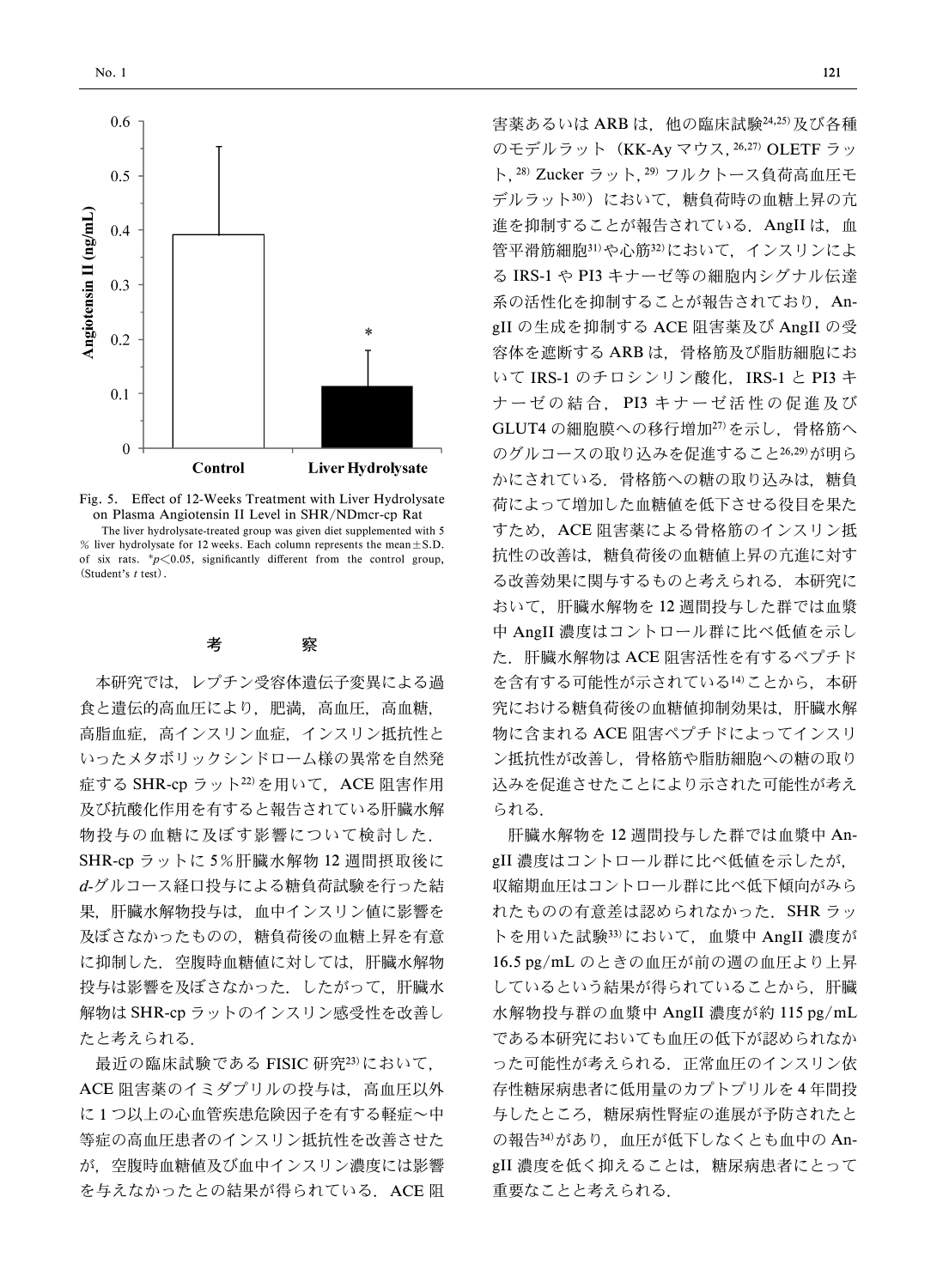SHR-cp ラットは 14 週齢まで収縮期血圧の上昇 が認められ,それ以降 44 週齢までほぼ定常状態で あり、あまり上昇していない. 35) 本研究に用いた SHR-cp ラットの収縮期血圧は、両群ともに6週目 (15 週齢)から9週目 (18 週齢)にかけて低下して いるようにみえるが、SHR-cp ラットの収縮期血圧 は14 週齢以降、あまり上昇しないことから、6週 目から 9 週目にかけて低下しているようにみえるの は,バラツキによるものと考えられる.

SHR-cp ラットおいて、抗酸化活性を有するアス タキサンチン (50 mg/kg/d, 22 週間投与)がイン スリン抵抗性を改善すること36)が報告されている. また、C57BL/6J マウスへの脂肪持続注入により骨 格筋のインスリン抵抗性を誘発させるモデルにおい て、グルタチオン (100 µmol/kg/h, 4 時間注入) 及び抗酸化剤であるテンポール (16 μmol/kg/min, 4 時間注入)の併用投与はインスリン抵抗性の発現 を抑制すること,37) フルクトース負荷高血圧モデル ラットにおいて,抗酸化活性を有するタウリン (300 mg/kg/d, 35 日間投与) がインスリン抵抗性 を改善すること38)等,インスリン抵抗性改善と抗酸 化作用との関連性が報告されている.肝臓水解物は 抗酸化性のペプチドを有する可能性が示されてお り,14) 本研究で認められた糖負荷後の血糖値抑制効 果には,肝臓水解物の抗酸化性ペプチドに基づくイ ンスリン抵抗性の改善が関与している可能性も考え られる.

本研究において,肝臓水解物は空腹時血糖値に対 してはほとんど影響を及ぼさなかったが,HbA1c 値の上昇を抑制させる傾向が認められた.この HbA1c 値の抑制傾向は,肝臓水解物による食後の 血糖値の低下を反映した効果であると考えられる. 2 型糖尿病患者において,空腹時血糖値よりも食後 血糖値が心血管イベント発生のリスク因子であるこ とが報告されている.39) また,インスリン抵抗性は 糖尿病の発症に先行する病態と考えられており, ACE 阻害作用及び抗酸化作用を有する肝臓水解物 あるいはその精製物は,肝疾患のみならず,インス リン抵抗性を改善し糖尿病の新規発症抑制に寄与す る可能性が考えられる.

以上,本研究により,肝臓水解物がメタボリック シンドロームモデル動物である SHR-cp ラットにお いて糖負荷後の血糖上昇の亢進を抑制する効果が示 され,肝臓水解物がインスリン抵抗性を改善する可 能性が示唆された.

### **REFERENCES**

- 1) Ministry of Health, Labour and Welfare: 〈http://www.mhlw.go.jp/houdou/2008/12/ h1225-5.html〉, cited 18 October, 2011.
- 2) Sumida Y., Medicina, 42, 216-220 (2005).
- 3) Reaven G. M., Diabetes, 37, 1595-1607 (1988).
- 4) DeFronzo R. A., Ferrannini E., Diabetes Care, 14, 173-194 (1991).
- 5) Haffner S. M., Lehto S., Rönnemaa T., Pyörälä K., Laakso M., N. Engl. J. Med., 339, 229234 (1998).
- 6) Nakanishi N., Takatorige T., Fukuda H., Shirai K., Li W., Okamoto M., Yoshida H., Matsuo Y., Suzuki K., Tatara K., Diabetes Res. Clin. Pract., 64, 59-70 (2004).
- 7) Sanbe K., Fujisawa K., Ueno Y., Kawada H., Okumura H., Iwamura K., Obata H., Hirayama C., Ota Y., Takino T., Suzuki H., Shikata T., Onoda T., Rinsho to Kenkyu, 55, 2842 2853 (1978).
- 8) Fujisawa K., Suzuki H., Yamamoto S., Hirayama C., Shikata T., Sanbe K., Kan Tan Sui, 4, 801-819 (1982).
- 9) Nakajima O., J. New Remedies & Clinics, 48, 1618-1626 (1999).
- 10) Fukuda Y., Sawata M., Washizuka M., Higashino R., Fukuta Y., Tanaka Y., Takei M., Nippon Yakurigaku Zasshi, 114, 233-238 (1999).
- 11) Nagai K., Nihon Shokakibyo Gakkai Zasshi, 67,  $633-639$  (1970).
- 12) Hirayama C., Kishikawa H., Kume T., Tada H., Nissin Igaku, 45, 528-533 (1958).
- 13) Washizuka M., Hiraga Y., Furuichi H., Izumi J., Yoshinaga K., Abe T., Tanaka Y., Tamaki H., Nippon Yakurigaku Zasshi, 111, 117-125 (1998).
- 14) Inoue N., Hamasaki A., Hidaka S., Miura N., Fukahori M., Maruyama M., Kawahara S., Ohta K., Muguruma M., Yakugaku Zasshi, 133,  $107-115$  (2013).
- 15) Aimoto T., Hirata M., Hiraki Y., Dote C., Inoue N., Imai K., Yakugaku Zasshi, 114, 89 93 (1994).